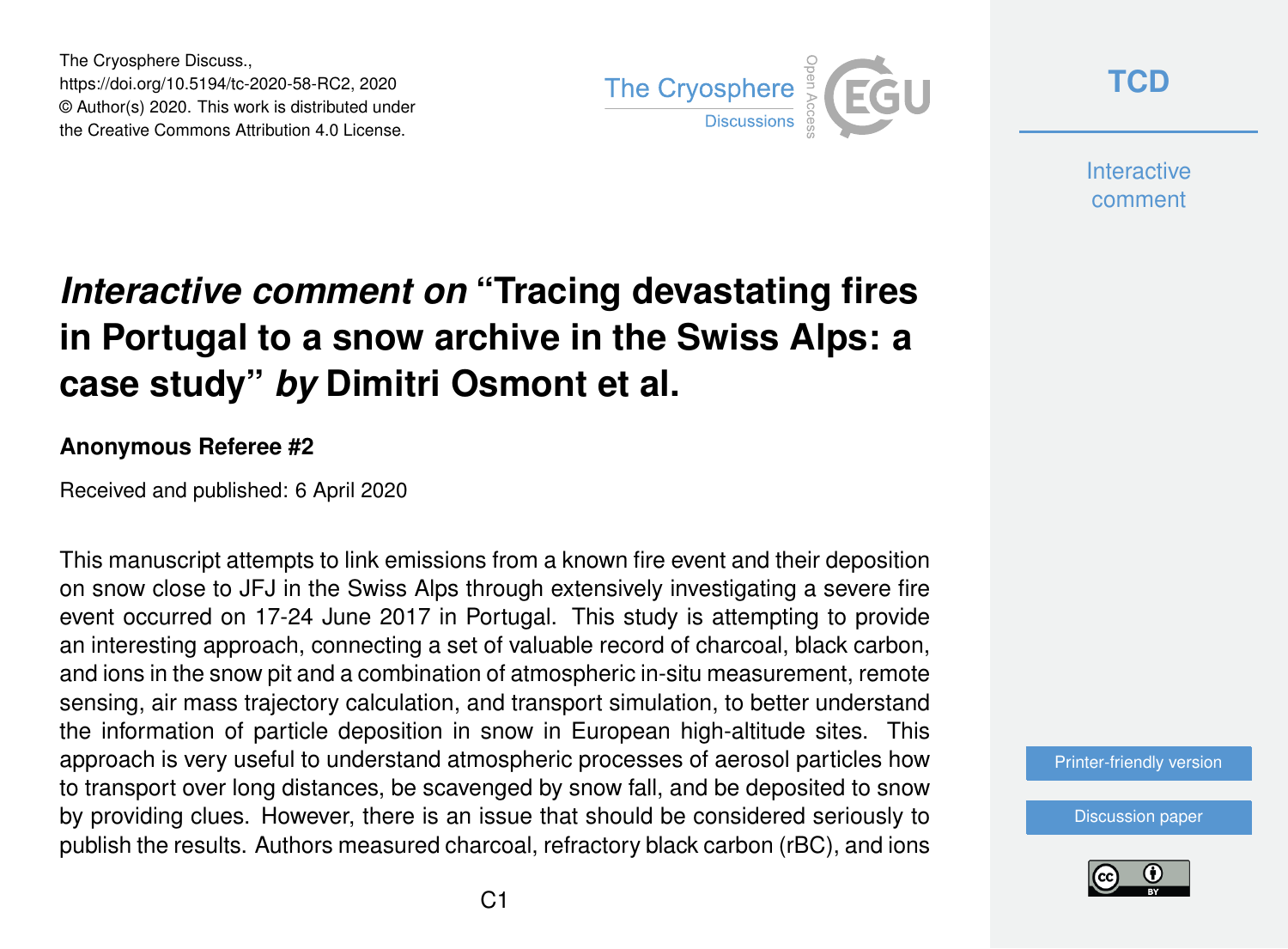in snow collected near JFJ and compared their profiles with equivalent black carbon (eBC) measured in the atmosphere at JFJ. The elevations of charcoal in the upper layer of C in snow (sample "2" in figure 2e) and eBC in atmosphere on 22 June (figure 2a) were obvious with an increase relative to background level by ∼6 times and ∼10 times, respectively, indicating that the fire plume reached JFJ. In contrast to them, rBC in sample "4-6" (figure 2d) increased a little and changes in ion concentrations are even indiscernible. Readers reasonably expect that potassium, ammonium, and nitrate can be elevated in their concentrations if the big fire plume indeed reached and is detectable by charcoal and eBC. In the same snow layer, the rBC concentration was elevated just 1.5 times relative to the second peak with rBC concentration of ∼5 ng/g, that is probably from local fires as suggested by authors. Discuss this issue in depth and provide more evidences and/or assumption to support your argument.

L135: Since the fire event studied in this work was a well-documented recent extreme event, authors need to calculate forward air mass trajectories to see if the plume departing from the exact fire spot reach the JFJ site. Consider that a starting height of air mass trajectories is not necessarily just above ground because fire-emitted particles can be directly injected into the free troposphere up to  $> 3$ km. Also, it would be great to see if the area-averaged time series of AOD match with forward air mass trajectories. For AOD, just simply check GIOVANNI platform (https://giovanni.sci.gsfc.nasa.gov/giovanni/#service=DiArAvTs&starttime=&endtime=&bbox=- 180,-90,180,90). Intense fire plumes are often easily captured by AOD, and thus AOD near JFJ should be elevated day-by day.

L206: The upper size limit of BBHG is generally <300 nm, although which depends on the instrumental setting. Please check if authors mentioned "BBLG" instead of "BBHG".

L205-214: In figure 2d, the diameter of rBC particles in sample "4-6" (figure 2d) seem similar to that of other layers except for sample "13". The size of atmospheric rBC particles generated from biomass combustion is generally larger than that from urban fossil emissions. If the rBC size is not obviously large in sample "4-6", the possible

## **[TCD](https://www.the-cryosphere-discuss.net/)**

**Interactive** comment

[Printer-friendly version](https://www.the-cryosphere-discuss.net/tc-2020-58/tc-2020-58-RC2-print.pdf)

[Discussion paper](https://www.the-cryosphere-discuss.net/tc-2020-58)